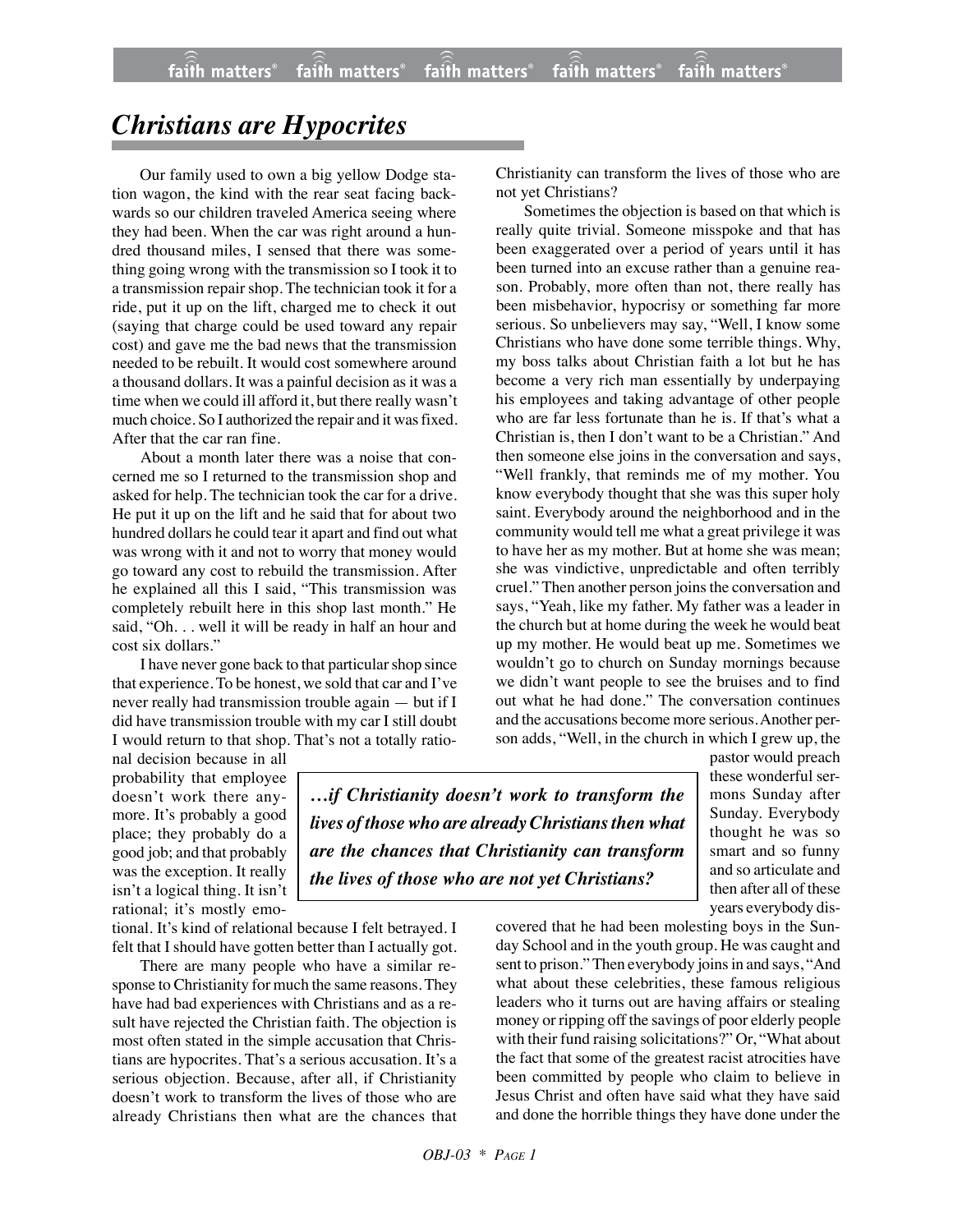banner of the cross of Jesus Christ? People who say they are Christians but in their private moments repeat the ugliest jokes and the worst slurs?"

There are many who say that such things have led them to conclude that they don't want anything to do with that kind of religion. Who in their right mind would believe in Christianity if that's the way Christians are? And to be truthful, there are people who have

chosen to live what they consider to be far more moral lives, better lives than the lives of the Christians whom they have known.

As a Christian I want to respond to those who object. I think, at least for starters, it is important to talk about

what a hypocrite actually is. A hypocrite is a pretender. In fact, our English word hypocrite comes almost letter for letter and sound for sound from the Greek word that is the word for a stage actor. Someone on the stage is a pretender. He or she pretends to be someone that that actor is not. But in this case we're not talking about someone who is on the stage in a theatrical performance. We're talking about someone who is pretending to be in real life what that person is not. It may be that the person accused of being a hypocrite may not, in fact, be a Christian at all. It may well be that the misbehavior is so unchristian because of the fact that that person is not a Christian.

There is another way of looking at this but I admit that it is sort of a strange spin to put on the subject. There is a sense in which a hypocrite is a counterfeit and that which is a counterfeit is an attestation to that which is real. Obviously counterfeiters don't make seven dollar bills because there is no such thing. In fact, counterfeiters don't typically make one dollar bills because they have such minimal value. The most commonly counterfeited U.S. currencies are twenty dollar bills and one hundred dollar bills. If the real thing doesn't exist it is hardly worth faking it. The fact that people fake being Christians is because Christianity is real — has real value — and it is worth trying to copy.

At the same time that the accusations are being made, it is important to confess that Christians are sinners, current sinners. In fact, it is impossible to become a Christian without first admitting to being a sinner and confessing that sin to God. After all, Christians are those who say that Jesus Christ is our Savior and the only person who needs a Savior is someone who is a sinner. If a person is not a sinner obviously there is no need for salvation so Christians are those who have turned to Jesus Christ to be saved from their sin.

Unfortunately, the sin does not stop at the moment that a person becomes a Christian. It is not as if God reaches down and turns off the faucet of sin. It may be turned down, it may be reduced, but in fact it is a life long process where we sin less and less and become more and more like Jesus Christ. The Bible is quite clear about this. In I John 1:8-2:2 it says, "If we claim to be without sin, we deceive ourselves and the truth is not in us." Anyone who's a Christian, and these words incidentally are written to Christians, anyone who

*The fact that people fake being Christians is because Christianity is real — has real value — and it is worth trying to copy.*

claims to be without sin is a liar. Now the remedy is in verse 9, "If we confess our sins, he is faithful and

just and will forgive us our sins and purify us from all unrighteousness." But, "If we claim we have not sinned, we make him out to be a liar and his word has no place in our lives. My dear children, I write this to you so that you will not sin. But if anybody does sin, we have one who speaks to the Father in our defense — Jesus Christ, the Righteous One. He is the atoning sacrifice for our sins, and not only for ours but also for the sins of the whole world."

So the Bible explains that any Christian who claims not to have sinned is a liar. A real Christian is someone who has accepted Jesus Christ as Savior, has been born again. Their life has been transformed and the problem of sin has been resolved as far as heaven is concerned but the problem of sin in this life on earth will take some more time. That doesn't mean that Christians are supposed to sin. Obviously the Bible is never saying that. However, we do sin and therefore God has provided a way to clear away that sin through repeated confession of it and acceptance of God's forgiveness.

Getting back to the main point, that is then to say, Christians sin. Christians make mistakes. Christians are not perfect. Christians have not yet become all that God intends for us to be. However, there is a huge difference between being a sinner and being a hypocrite. A hypocrite is someone who pretends, alleges, to be something that that person is not. A genuine Christian says, "Jesus Christ is my Savior but, yes, I have an ongoing issue of sin in my life that God is working on to resolve." The hypocrite pretends to be something that he is not. He is two-faced.

To be fair in all this talk about hypocrites, it is important to look at positive examples. Yes, there are counterfeits, but they are outnumbered hundreds to one by real Christians. I've been a Christian a lot of years and I have met thousands and thousands of other Christians and my over-all experience is that I've been simply amazed by them. I have repeatedly seen people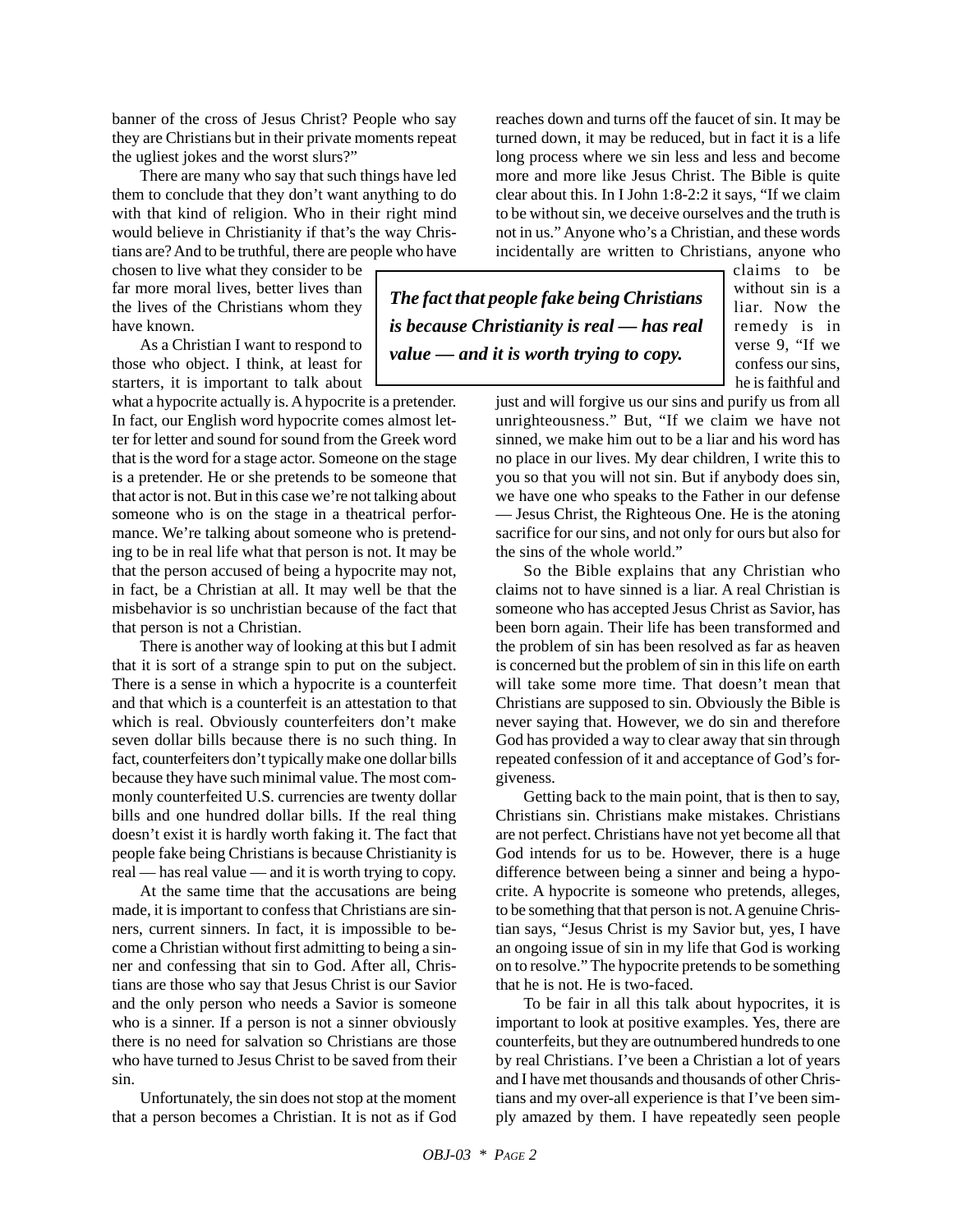whose lives were terrible and have been changed for good. I've seen people up against the most horrible situations who have behaved in ways which I know that they were not otherwise humanly capable of behaving. I have seen people who have been harshly treated who have literally and figuratively turned the other cheek, who have shown love to enemies. I've seen it again and again.

While it is true that there are Christians who blatantly and tragically sin again God and others, who are hypocrites, it is possible to parade a much larger number of positive examples of Christians who live good and Godly lives, who are wonderful proofs of the validity of the difference that Jesus Christ makes in a person's life.

But all other responses aside, hypocrites do not invalidate Jesus Christ. If he is who he claimed to be, then he is genuinely worthy of our faith whether there are hypocrites or not. Suppose you go to visit your physician. The doctor takes you into his office, sits you down and says, "I need to have a very direct and blunt conversation with you. There are two things you need to do. First, you need to lose 40 pounds. Secondly, you need to quit smoking. If you don't do both, you are going to have severe illness and it will cost you your life." At first you are taken back by the bluntness. But then you have something rolling through the back of your mind that bothers you. First of all, he's a hundred pounds over weight. Second of all, you see a pack of cigarettes in his pocket. You think to yourself, "Why should I lose weight? Why doesn't he lose a

hundred pounds and then we'll talk about it. Why doesn't he quit smoking and then we'll discuss the subject? I'm not going to do it. So there!" In a more rational moment you might realize that the doctor's advice was good in spite of his hy-

So it is with the validity

pocrisy.

of the gospel of Jesus Christ. Don't reject the message because you don't like the messenger and certainly do not reject Jesus Christ because of the hypocrisy of some Christian. The Bible itself speaks out on this issue. In Matthew 23:13 Jesus was talking to the Pharisees, very religious legalistic people, and he said to them, "Woe to you, teachers of the law and Pharisees, you hypocrites." Now this wasn't a private conversation. This was out in public. And he named who they were. "Woe to you. . . you hypocrites. You shut the kingdom of heaven in men's faces. You yourselves do not enter, nor will you let those enter who are trying to." Jesus went on public record that these very religious Pharisees were hypocrites and they weren't going to be allowed into the kingdom of God for they were blocking the way for other people to get into the kingdom of God.

If you want another very interesting New Testament spin, look at Philippians 1:15-18. Here St. Paul is teaching about hypocrites and he has a completely different angle. He's writing while in prison in Rome and reflecting on what is happening with the new young church around the empire and the growing but still small number of Christians. He says in Philippians 1:15, "It is true that some preach Christ out of envy and rivalry, but others out of good will. The latter do so in love, knowing that I am put here (in prison), for the defense of the gospel. The former (the hypocrites), preach Christ out of selfish ambition, not sincerely, supposing that they can stir up trouble for me while I am in chains." So what does Paul think of this? He says, "But what does it matter? The important thing is that in every way, whether from false motives or true, Christ is preached."

Clearly Paul did not want them to have bad motives. He did not want them to be selfish. He did not want them to cause trouble for him. But he decided to look on the bright side and to rejoice over every time the gospel of Jesus Christ was communicated, even if the people who were doing it were hypocrites. Even if their motivations were wrong. In other words, he was able to distinguish the very good message from the very bad messengers.

No one should miss out on the gospel of Jesus Christ or on becoming a Christian because of hypo-

*No one should miss out on the gospel of Jesus Christ or on becoming a Christian because of hypocrites. Frankly, the hypocrites aren't worth it.*

crites. Frankly, the hypocrites aren't worth it. They shouldn't be given that kind of credence and value.

All of that having been said, some words need to be said to those who are Christians. As Christians it is extremely

important that we practice what we profess. We do not want to be hypocrites. We need to realize that the Christian life is not a game; it is not something on a stage. It is real and it is significant and it is important that we live consistently, matching up what we say we believe and the way we live.

The Bible is very-straight forward about this in the book of James. James, you may know or recall, was a half brother of Jesus. He was concerned about people who say they have faith but don't act like it. James 2:14-19 says:

*What good is it, my brothers, if a man claims to have faith but has no deeds? Can such faith*